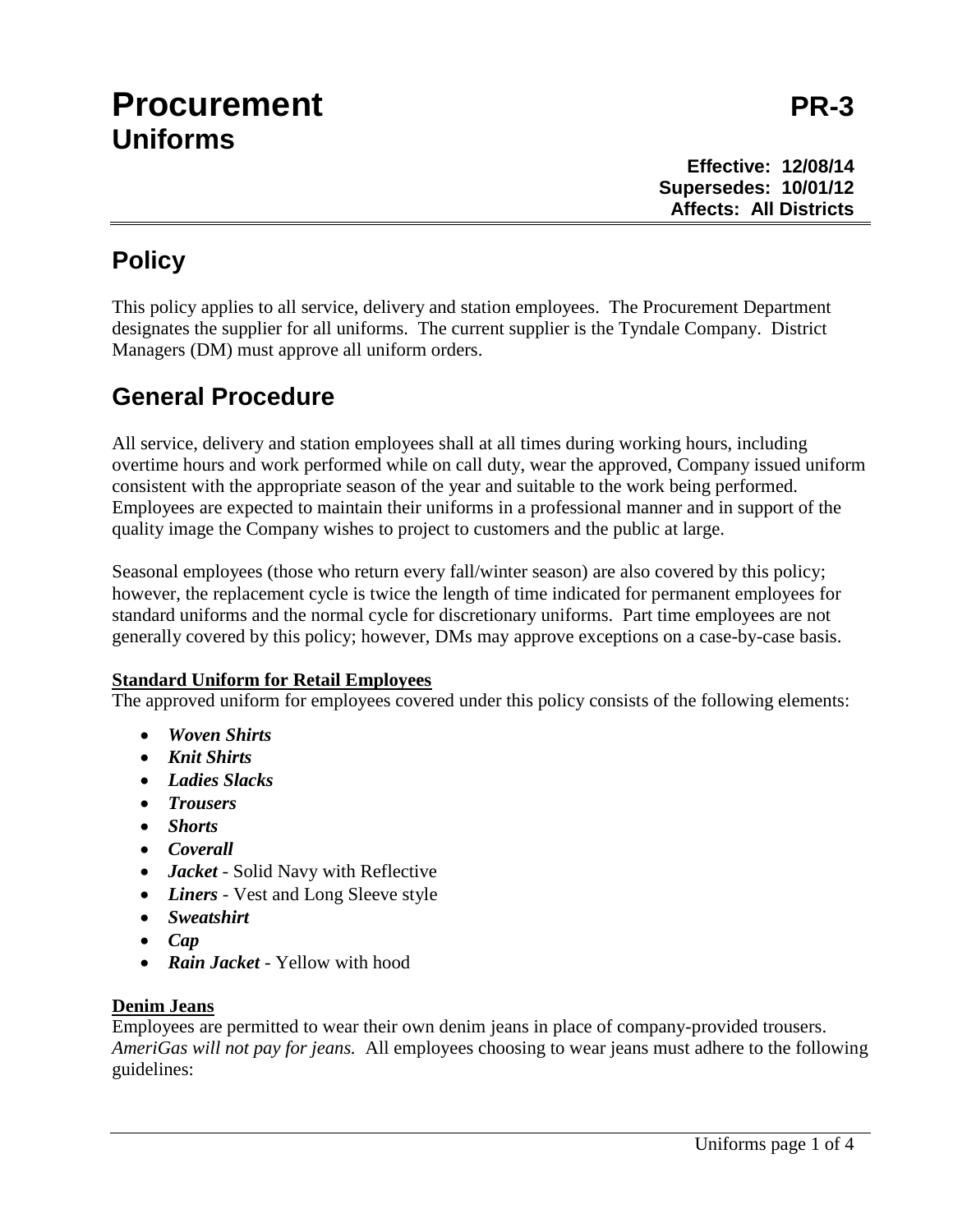- Jeans must be navy or dark blue in color.
- Jeans must be clean and in good repair (no tears, rips, frayed hems, excessive stains).
- Jeans must be free of logos, insignias, patches, etc.
- Jeans must be worn at the waist; "oversize" jeans not permitted.

# **Discretionary Garments**

For districts located in harsh winter areas, DMs may request company-issued cold weather clothing for each employee.

- *Parka* Navy Arctic Coat
- *Insulated Coverall* Navy, Long Sleeve
- *Turtlenecks* Navy
- *Trooper Cap* Navy
- *Knit Cap* Navy
- *Insulated Overall* Brown or Navy
- *Vest*

# **Fire Resistant Uniforms**

Fire resistant uniforms are designed for arc flash protection and are used when an employee is actively involved or present during cylinder filling operations of multiple cylinders on a cylinder dock or in a filling room. The following garments can be ordered at the DM's discretion. Refer to Safety Policy 3.7 *Personal Protective Equipment* (Sections 5.8 and 8.0) for further details on fire resistant wear requirements.

- Fire Resistant shirts
- Fire Resistant trousers
- Fire Resistant coveralls
- Fire Resistant outerwear

# **Safety Boots/Shoes and Traction Cleats**

All employees working outdoors must wear composite toe safety shoes or boots. Employees working in ACE facilities or retail locations where the employee is actively involved or present during cylinder filling operations of multiple cylinders while enclosed or partially enclosed on a cylinder dock or filling room are required to wear Electro-Static Discharge (ESD) rated boots or safety shoes. All footwear must be purchased through Safety Solutions (a Grainger subsidiary) in accordance with the current employee safety shoe policy OE-4. Traction cleats can be purchased through our preferred suppliers Grainger or Tyndale. Refer to Safety Policy 3.7 *Personal Protective Equipment* (Sections 5.7, 5.9 and 8.0) for further details on safety footwear requirements.

# **Uniform Fitting**

Employees covered by this program are to utilize the instructions provided on the Tyndale Company website to achieve a correct, comfortable and attractive uniform fit. Appropriate uniform fit contributes to the quality image required to project to the customers and the public at large. Tyndale offers free alterations on garments purchased from Tyndale. Garments sent to Tyndale for alterations must be sent unsoiled and washed.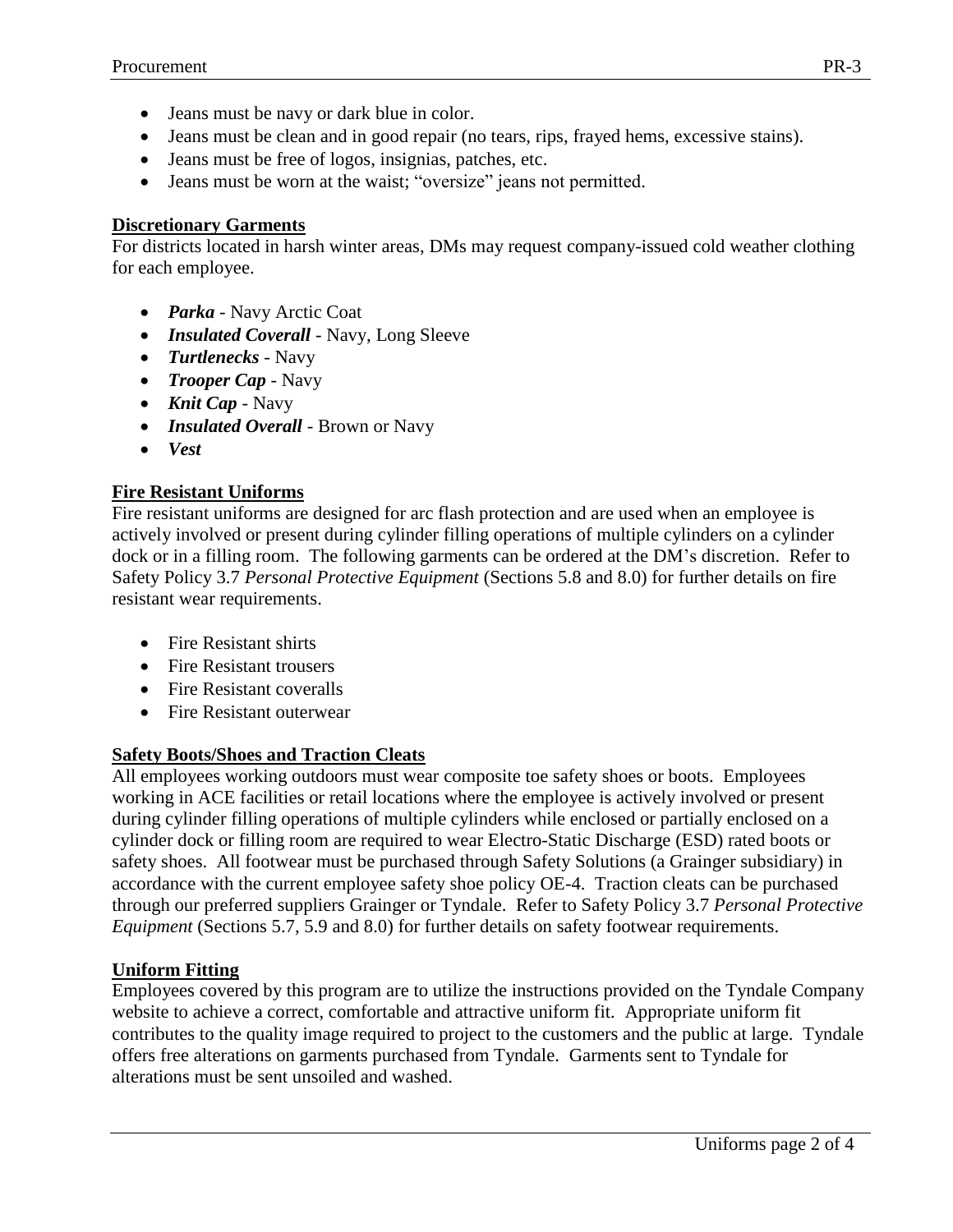# **Uniform Returns**

Tyndale accepts returns of unworn, unwashed, and unaltered garments within 60 days of purchase. Garments branded with a non-AmeriGas logo are FINAL SALE, however Tyndale accepts returns of these garments should it be their error.

# **Replacement Cycle**

The quantities, types of garments and frequency of ordering the standard uniform for each employee covered by this policy are outlined below. Any allocation deviation to this policy can be approved by the District Manager on a case-by-case basis.

| <b>Type of Garment</b> | <b>Quantity</b> | <b>Replacement Cycle for</b><br><b>Permanent Employees</b> | <b>Replacement Cycle for</b><br><b>Seasonal Employees</b> |
|------------------------|-----------------|------------------------------------------------------------|-----------------------------------------------------------|
| <b>Shirts</b>          |                 | 18 to 24 months                                            | 4 years                                                   |
| Pants/Shorts           |                 | 18 to 24 months                                            | 4 years                                                   |
| Coverall               |                 | 18 to 24 months                                            | 4 years                                                   |
| Jacket                 |                 | 24 to 36 months                                            | 6 years                                                   |
| Liner                  |                 | 24 to 36 months                                            | 6 years                                                   |
| Cap                    | ⌒               | 6 months                                                   | year                                                      |
| Rain Jacket            | $0-1$           | 2 years                                                    | 4 years                                                   |
| <b>Rain Pants</b>      | 0-1             | 2 years                                                    | 4 years                                                   |

#### **Standard Uniform**

#### **Discretionary Garments**

| <b>Type of Garment</b>    | Quantity | <b>Replacement Cycle for All</b><br><b>Employees</b> |
|---------------------------|----------|------------------------------------------------------|
| Parka                     |          | 4 years                                              |
| <b>Insulated Coverall</b> |          | 4 years                                              |
| Turtleneck                |          | year                                                 |
| Vest                      |          | 2 years                                              |
| Trooper Cap               |          | year                                                 |
| Knit Cap                  |          | year                                                 |

**Note:** Employee has an option to wear woven or knit shirts and whatever combination of pants or shorts he or she wants. The above numbers are the combined totals for shirts and for pants/shorts. A cap is optional however, *if a cap is worn while working, it must be a Company issued cap*.

# **Disposition of Old Uniforms:**

Employees qualify for replacement garments after the indicated periods of time. Prior to placing an order for replacement garments, DMs must collect all original garments (that are being replaced) from the employee. All patches must be destroyed after assuring that all patches have been turned in.